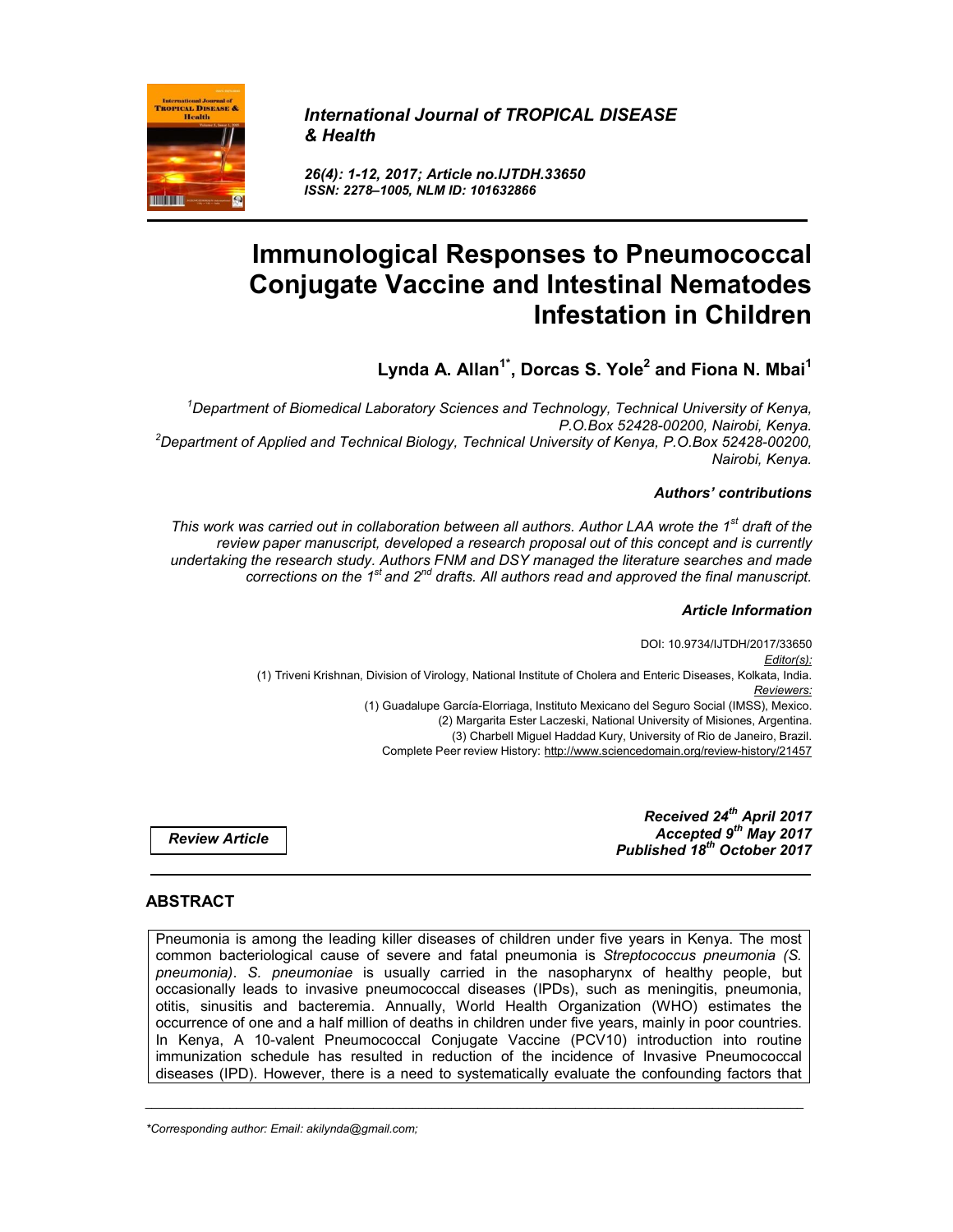limit vaccine efficacy. A common although often overlooked confounding factor in the PCV10 vaccination efficacy is the presence of gastrointestinal nematode parasites in humans, particularly in children living in slums. Here the intestinal nematodes are prevalent and their effects result in an immuno-compromised state. We review the possibility of concurrent intestinal nematode infestation altering PCV10-induced responses in children and the need to devise efficacious treatment strategies.

*Keywords: Intestinal nematodes; child health; pneumonia; vaccines; immune responses; infectious diseases.*

# **1. INTRODUCTION**

The rapid expansion of populations in the tropics has increased the risk of transferring both respiratory pathogens and heminthic infections. A combination of poverty and overpopulation stimulates the spread of severe respiratory infections. The occurrence of pneumococcal infection varies with locality due to host, pathogen and ecological dynamics [1]. Bacterial pneumonia is principally common and frequently fatal in children living in the tropics. *Streptococcus pneumoniae* a common bacteriological source of severe and lethal pneumonia is a natural colonizer of the nasopharynx. The World Health Organization (WHO) recommends that developing countries by having high childhood mortality ought to introduce Pneumococcal Conjugate Vaccines (PCV; Table 2) into their routine vaccination timetables [2]. Pneumococcal Conjugate Vaccine defensive ability which is built on the environmental frequency of pneumococcal serotypes has been incorporated into a number of nationwide vaccination programmes for hindrance of severe pneumococcal diseases in young children.

From 2011, 37 GAVI qualified countries have<br>been permitted to introduce PCV for been permitted to introduce PCV immunization to avoid pneumococcal diseases [3]. Introduction of PCV 10 into routine vaccination program in Kenya has led to noticeable decrease of the occurrence of Invasive Pneumococcal diseases (IPD) in infants and young children [3]. There is indication that co-infection of disease causing pathogens and pneumococcal bacteria can end in compromised immune systems [4]. Subsequently, since coinfection with other pathogens is possible to distress the immune reaction following vaccination, the confounding factors that might possibly limit vaccine effectiveness need to be measured in designed more effective protective and/or treatment regimens. One common, although unnoticed effect, is the existence of gastrointestinal nematode parasites in

susceptible human inhabitants particularly children. This is predominantly significant in regions where nematode infections are dominant, such as informal settlements as a result of the poor hygiene and frequency of nematode invasion [5]. The occurrence of intestinal nematodes and the associated immune inadequacy involves cautious analysis. Probably, treatment plans with this concern would be more effective. The immune reaction of a host to any vaccine would be ideal in the absence of other infections.

Evaluation of immunological reactions in nematode and pneumonia infections in diverse organisms demonstrates that T helper (Th) cells create signature cytokine arrays. These Th reactions are prompted mainly by intracellular versus extracellular pathogens that make available the cellular and molecular foundation for counter regulatory expression of defensive immunity throughout simultaneous infections [6]. Intestinal nematode infections prompt Th2 immune reactions with increased levels of interleukin (IL)-4, IL-5 and IL-10 at much higher than levels of IFN-g and IL-2 [7]. On the other hand, the exposure to bacterial pathogens is responsible for Th1- derived protection with production of higher levels of IFN-g and IL-2 [8] which inhibits development of Th2 cells expressing IL-4 dependent immunity to extracellular intestinal nematodes [9]. Cytokines derived from Th1 and Th2 immune responses cross-regulate one another, the consequences of this condition are still poorly understood. However, an evaluation of the immunological profiles together with intestinal nematode infection could probably give new information which can aid in designing intervention and new treatment protocols in the affected children.

# **2.** *Streptococcus pneumonia* **PREVA-LENCE AND SYMPTOMS**

*Sreptococcus pneumonia* causes 14.5 million incidences of severe illness in children less than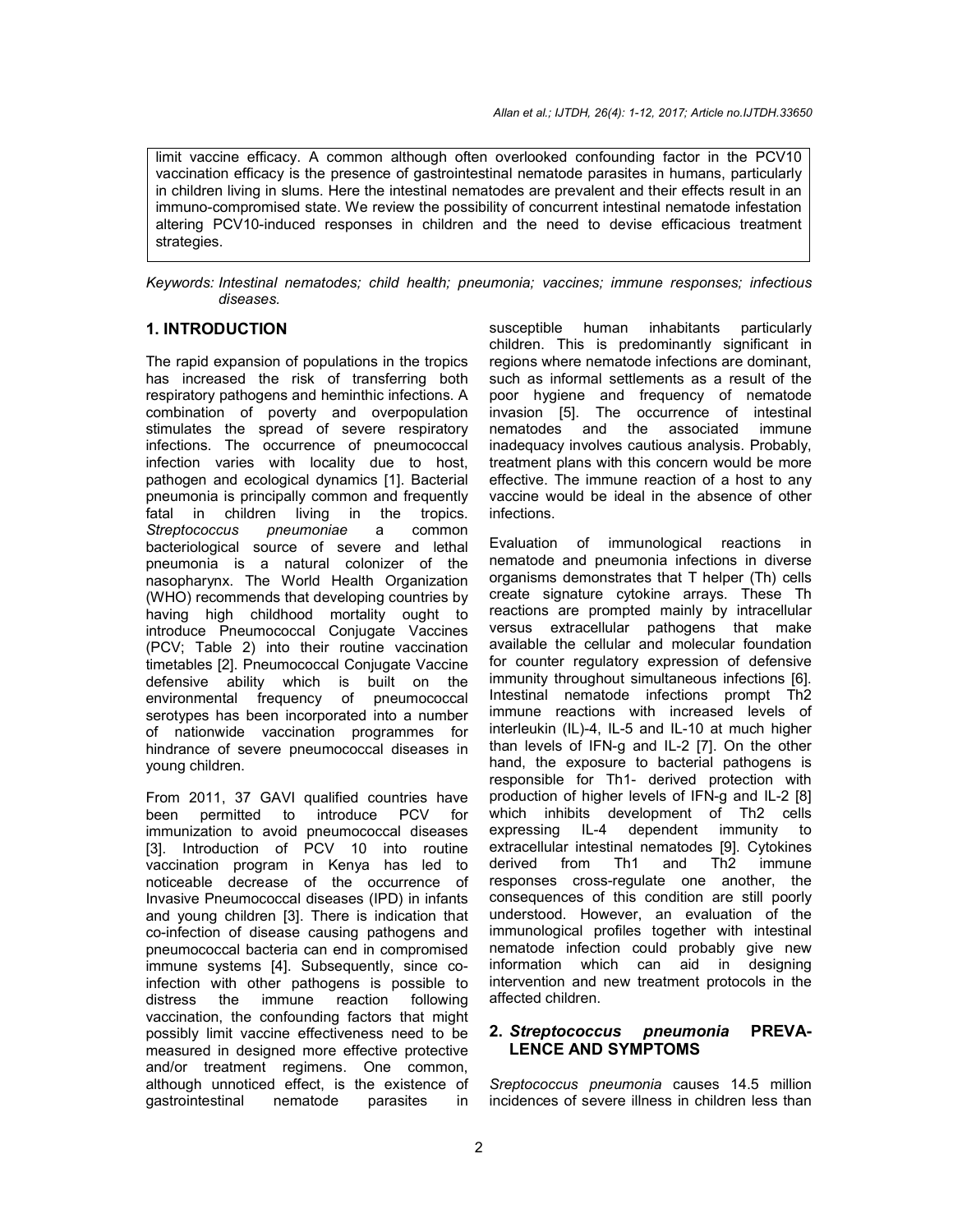5 years old globally and 826,000 deaths yearly [10]. More than half of these deaths occur in African children. In 2008 for example, approximately 8.8 million deaths occurred globally in children less than five years and pneumococcal disease resulted in a predictable 521,000 of these deaths [11]. In the developed world, Invasive Pneumonia Disease (IPD) is infrequent in neonates but peaks in the subsequent year of life [12]. Pneumonia is one of the primary killers of children [13] claiming about 30,000 lives every year in Kenya. This is a large fraction of the 124,000 under-five child deaths in a year [13,14].

*Streotococcus pneumonia* is a natural invader of the nasopharynx. Nevertheless, certain aspects such as age and alterations in immune status can result in the bacteria spreading to the brain, causing meningitis; the middle ear, resulting in otitis media; the lungs, causing pneumonia, and, even into the bloodstream, giving rise to septicemia (Fig. 1). Pneumonia is thus a significant infectious disease marked by the mortality and morbidity rates, and this expound why it is imperative to constantly explore the efficacy of newly advanced control mechanisms in order to develop new strategies that could curb its effects especially in children.

In a study of sepsis in young infants in four developing countries, the pneumococcus accounted for 17% of cases [15]. In Kenya, the IPD incidence peaks in young infants [1]. In infants and young children (<2 years) targeted for vaccine, 15% of IPD incidences occurs during the first two months of life. The WHO recommends vaccination with PCV at 6, 10, and 14 weeks and 2, 3, and 4 months [11].

*Allan et al.; IJTDH, 26(4): 1-12, 2017; Article no.IJTDH.33650*

In Kenya, Pneumonia results in one in every five deaths in children 5years and below, as a result the preparation to introduce PCV10 started in 2010, and in 2011 the vaccine was introduced to the Kenya population [16].

# **3. PNEUMOCOCCAL CONJUGATE VAC-CINE (PCV)**

The pneumonia vaccine is an inactivated bacteria which allow the immune system to identify and fight the active bacteria, *S. pneumoniae*, and inhibit individuals from being sick with pneumonia [3,17]. The pneumococcal vaccine prevents illnesses produced by *S. pneumoniae* in children over 2 years of age and adults at risk. The vaccine is administered by injection [3]. A single dose of the pneumococcal vaccine is usually adequate for most individuals. Though, for individuals 65 years and above, who received their first dose before age 65, a second dose is recommended. Side effects linked with the pneumococcal vaccine are typically minor. The most commonly reported side effects include pain and redness at the injection site or fever.

Introduction of pneumococcal conjugate vaccine into the routine vaccination schedule of established countries over the past 13 years has caused a dramatic decline in the occurrence of invasive pneumococcal disease [18]. Moreover, immunized individuals are less likely to be carriers of vaccine-serotype pneumococci, and are therefore less likely to transfer the infection, than non-immunized individuals. Successful vaccination protocols in Sub-Sahara Africa would boost the success of health service delivery efforts in limited resource settings.



#### **Fig. 1. Common forms of pneumonia**

*\*Adapted from WHO 2013, Different forms of invasive and non-invasive pneumonia diseases*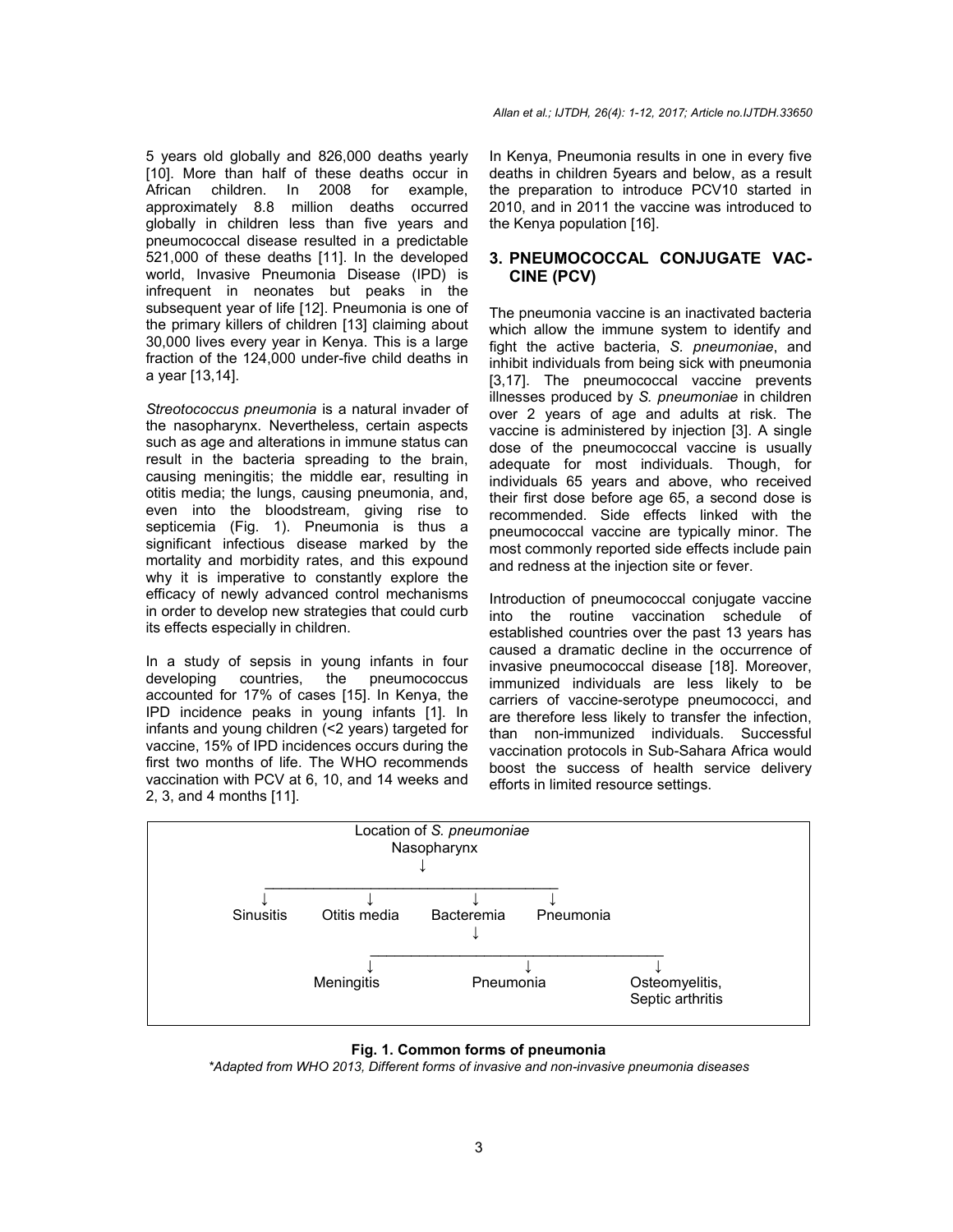At a population level, immunization results in a reduction in the prevalence of the serotypes of pneumococci carried in vaccine, both in vaccinated and unvaccinated individuals. It also leads to a reduction in the incidence of invasive pneumococcal disease caused by the vaccineserotype pneumococci in the whole population. Within four years after the introduction of PCV into the childhood inoculation program in the USA, the occurrence of invasive pneumococcal diseases caused by the serotypes present in the vaccine decreased by 62% in people aged 5 years or older [19]. The study [17] indicated that indirect defense provided by PCV was greater than its direct protection, and this aspect had an intense effect on estimates of the costeffectiveness of the vaccine. Co-infection with other pathogenic organisms would likely limit the benefits of the variety of vaccines in use in Sub-Sahara Africa.

In 2011, Kenya became one of the first countries in Africa to introduce PCV and the first country to use the PCV10, a 10-valent PCV conjugated to non-typeable *Haemophilus influenzae* protein-D ([20]; Table 1). Because PCV10 uses protein-D from non-typeable *H. influenzae* as its carrier protein, it might prompt defense against infections caused by non-typeable *H. influenza*. The PCV10 vaccine was introduced into the routine infant vaccination programme concurrent with a catch-up campaign for infants. PCV10 is administered simultaneously with pentavalent vaccine (diphtheria, whole cell pertussis, tetanus, hepatitis B, and *H. influenzae* type b combined vaccine) at age 6, 10, and 14 weeks. In 2011, all infants were encouraged to present for a threedose catch-up schedule 4 weeks apart [17].

# **4. EFFECTIVENESS OF PNEUMOCO-CCAL CONJUGATE VACCINES**

Studies carried out on 7-valent pneumococcal conjugate vaccine (PCV7), which was licensed by the United States Food and Drug

#### *Allan et al.; IJTDH, 26(4): 1-12, 2017; Article no.IJTDH.33650*

Administration (FDA) in late 2000, indicated the vaccine to be greatly effective in inhibiting invasive pneumococcal diseases (IPD) in young children. The 13-valent pneumococcal conjugate vaccine, also known as Prevnar 13® or PCV13, licensed by FDA in February 2010, offers defense against infections caused by a greater variety of pneumococcal serotypes ("strains"). PCV13 is similar to PCV7 but includes 6 additional serotypes (Table 2). This means that it offers defense against infections produced by a greater variety of pneumococcal serotypes. Studies have shown that PCV13 causes the immune system to create protective antibodies, which recognize the pneumococcal bacteria, similar to PCV7 and PCV10 [21]. Since routine vaccine introduction, rates of invasive pneumococcal disease caused by the serotypes included in the vaccine have declined. Rates of invasive pneumococcal disease caused by some serotypes not in the vaccine have increased. However, these increases have been small compared to the decreases in vaccine type serotypes.

Pneumonia vaccines have been shown to be about 60-70% effective in preventing IPD such as meningitis and bacteremia [1,17]. Other factors can also lower vaccine efficacy within the host. Infection with intestinal nematodes is one likely confounder. The health impacts of intestinal nematodes depends on a number of factors which include nutritional status of the host, species of the parasite, mixture of species, duration of infection and number of parasites. This indicates a high possibility of an immunecompromised state in children harboring these nematodes.

#### **5. PREVALENCE AND COMPLICATIONS OF INTESTINAL NEMATODES**

Nematode worms are the most prevalent<br>parasites globally infecting an estimated parasites globally infecting an

**Table 1. Vaccines schedule in children below 5 years in Kenya**

| Age in weeks        |       |                                 |                                                 | Age in months                   |          |          | Age in years      |                                     |
|---------------------|-------|---------------------------------|-------------------------------------------------|---------------------------------|----------|----------|-------------------|-------------------------------------|
| $0 - 1$             | 4 - 8 | $6 - 8$                         | 10 - 16                                         | 14 - 24                         | $6 - 12$ | $9 - 12$ | $12 - 15$         | $1 - 5$                             |
| <b>BCG</b><br>Hep B | Hep B | HiB<br>OPV<br>PCV <sub>10</sub> | Hep B<br>Hib<br><b>OPV</b><br>PCV <sub>10</sub> | Hib<br>OPV<br>PCV <sub>10</sub> | Hep B    | Measles  | PCV <sub>10</sub> | PCV10 (catch<br>up<br>Immunisation) |

*\*BCG= Bacillus Calmette-Guerin Vaccine, Hep B= Hepatitis B vaccine, OPV= Oral Polio Vaccine, Hib= Heamophilus influenza type B vaccine*

*\*Primary doses are given at least 4 weeks apart*

*\*Adapted from [3,16], Summary of vaccines given to children in Kenya*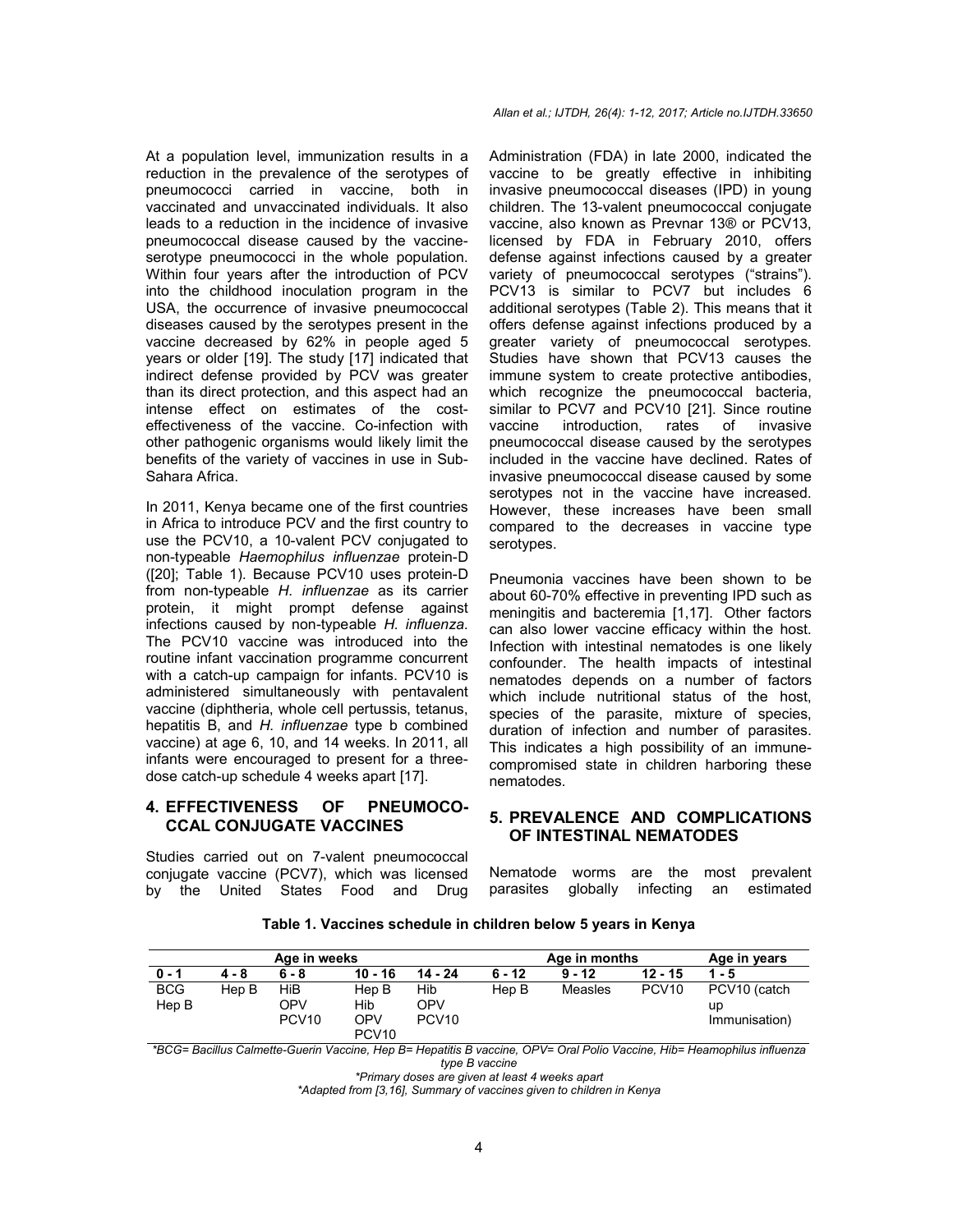|                        | Pneumococcal conjugate vaccines                                                           |                          |                        |  |  |
|------------------------|-------------------------------------------------------------------------------------------|--------------------------|------------------------|--|--|
| Target age group       | Infants (under 12 months of age), Children 6 weeks to 5 years, Adults > 50years           |                          |                        |  |  |
| Method of              | Intra mascular (IM) injection                                                             |                          |                        |  |  |
| administration         |                                                                                           |                          |                        |  |  |
| Maximum and minimum    | 4-8 weeks interval                                                                        |                          |                        |  |  |
| interval between doses |                                                                                           |                          |                        |  |  |
| Diseases prevented by  | Pneumococcal diseases, invasive (pneumonia, meningitis, other invasive diseases)          |                          |                        |  |  |
| the vaccine            | and non-invasive (otitis media, sinusitis, bronchitis) caused by vaccine serotypes        |                          |                        |  |  |
| Vaccine schedule       | WHO recommends 3 primary doses (the 3p+0 schedule) starting as early as 6                 |                          |                        |  |  |
|                        | weeks of age, or, as an alternative, 2 primary doses by the age of 6 months plus a        |                          |                        |  |  |
|                        | booster dose at $9 - 15$ months of age (the $2p + 1$ schedule)                            |                          |                        |  |  |
| Likely duration of     | Available data suggests that protection will last at least four to six years in healthy   |                          |                        |  |  |
| protection             | children. Children with HIV infection may require a booster dose to sustain               |                          |                        |  |  |
|                        | protection.                                                                               |                          |                        |  |  |
| Contraindications      | Known hypersensitivity to a prior dose. Infants with a moderate or severe illness         |                          |                        |  |  |
|                        | (temperature $\geq 39^{\circ}$ C) should not be vaccinated until their condition improves |                          |                        |  |  |
| Side effects           | Local reactions (redness, pain and swelling) and fever.                                   |                          |                        |  |  |
| <b>PCV types</b>       | PCV <sub>7</sub>                                                                          | <b>PCV10</b>             | <b>PCV13</b>           |  |  |
|                        | (Also known as Prevnar                                                                    | (Also known as           | (Also known as         |  |  |
|                        |                                                                                           | Synflorix)               | Prevnar 13)            |  |  |
| Description            | - The Heptavalent PCV                                                                     | - Decavalent PCV         | - Modified PCV10 and   |  |  |
|                        | produced from seven                                                                       | Containing antigen       | contains 13 serotypes  |  |  |
|                        | prevalent strains of S.                                                                   | from ten pneumococcal    | - Additional serotypes |  |  |
|                        | pneumonia bacteria                                                                        | serotypes,               | are 3, 6A, 19A         |  |  |
|                        | - It is gradually being removed                                                           | - Additional serotypes   |                        |  |  |
|                        | from the market due to                                                                    | are 1, 5, and 7F.        |                        |  |  |
|                        | reduced efficacy                                                                          |                          |                        |  |  |
| Serotypes              | 4, 6B, 9V, 14, 18C, 19F, 23F                                                              | 1, 4, 5, 6B, 7F, 9V, 14, | 1,3,4,5,6A,6B,7F,9V,   |  |  |
|                        |                                                                                           | 18C, 19F, 23F            | 14,18C,19A,19F, 23F    |  |  |

#### **Table 2. Pneumococcal conjugate vaccine summary**

*\*PCV =Pneumococcal Conjugate Vaccines - are Polysaccharide-protein conjugate vaccines with no live bacteria \*Adapted from WHO paper on Pneumococcal vaccines 2012, Comparative summary of characteristics of PCV7, PCV10 and PCV13*

one-sixth of the population. The rates of infection peaks in children living in sub-Saharan Africa, followed by Asia and then Latin America and the Caribbean. Gastro intestinal (GI) parasites are largely infectious diseases linked with poverty. Therefore, their occurrence is highest in areas of extreme poverty in low- and middle-income countries in the tropical and subtropical regions [22]. There are several species of nematode worms, however, only a small subset account for their vast amount of human infection. Hookworms, *Ascaris lumbricoides* and *Trichuris trichiura* are among the most prevalent nematodes on the planet, estimated to infect almost one-sixth of the global population [20].

The burdens of nematode infection are particularly high in children. Studies by Hall et al. [23], show that on a very basic level for the intestinal nematodes, the prevalence curves for *A. lumbricoides* and *T. trichiura* follow very comparable lines with a stable rise from infancy to mid-teens, and then decreasing in adults. This is different from the hookworms, although *Necator* and *Ancylostoma* differ slightly, as they can begin in early childhood and adolescence but then rise through adult life [24]. One significant feature of nematodes, given their expected global prevalence is the link between the occurrence and strength of infection. While prevalence indicates the population affected, morbidity is dependent on infection intensity. Most worm burdens are greatly over-dispersed with a theoretical proportion of 80% of all worms in less than 20% of those infected [5,24].

# **6. IMPACT OF INTESTINAL NEMATODES ON CHILD HEALTH**

The symptoms indicating the presence of a GI parasite are commonly associated with the severity of infection. Consequently, a slight nematode infection is often asymptomatic while a mild to heavy infection can be linked with painful and severe symptoms. However, indirect damage can occur in the absence of any noticeable infection. For example, it has been observed that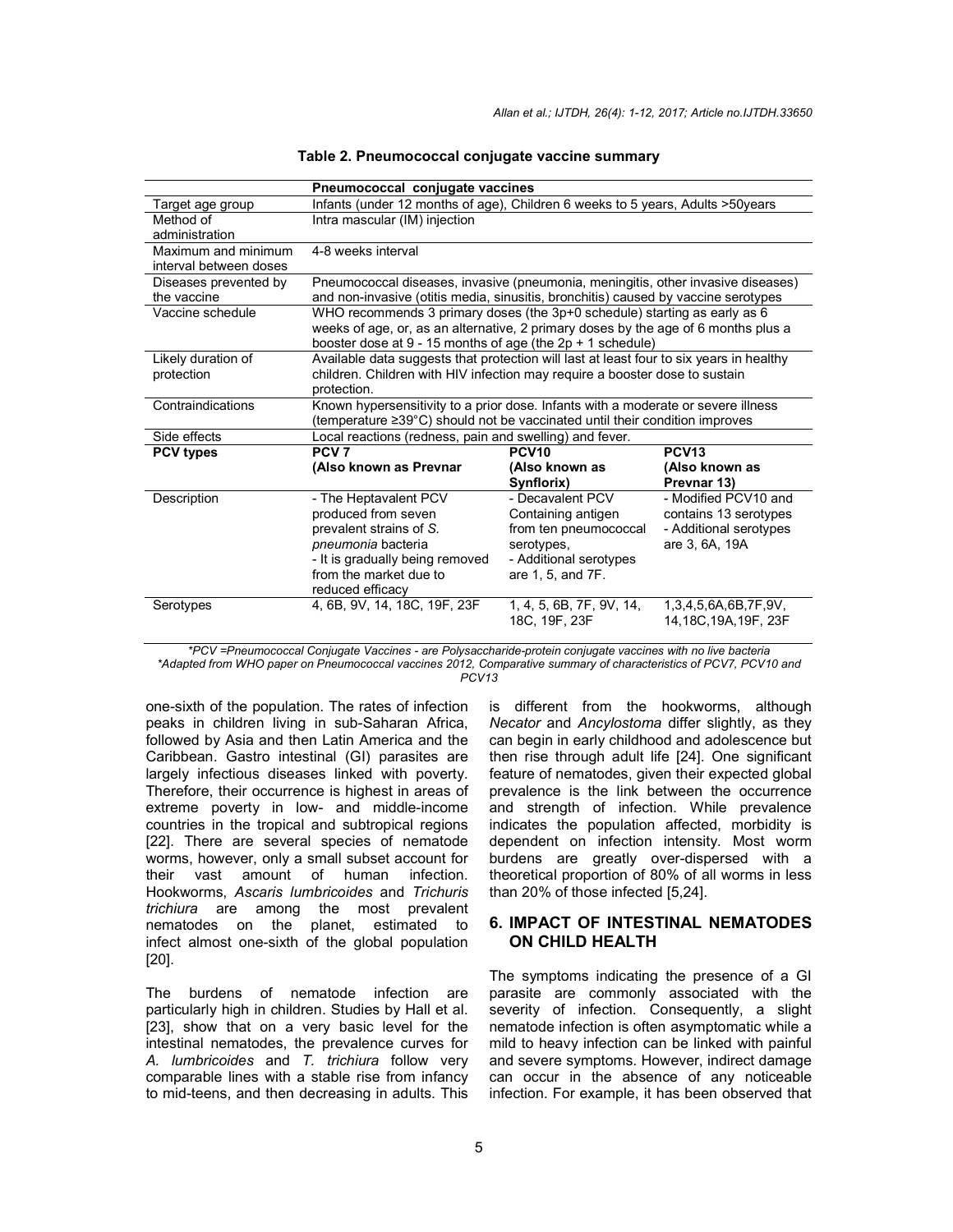*Allan et al.; IJTDH, 26(4): 1-12, 2017; Article no.IJTDH.33650*

insignificant levels of GI nematodes interfere with milk production in animals [8].

Summary outcomes of two major studies [23,21] found that in humans, the effects of GI parasites depend on the species, the mixture of species, the duration of infection and the number of worms. Moreover, the spread of worms among hosts is highly skewed such that minorities of individuals usually have moderate-to-heavy infections and are more likely to be clinically affected. The strength of infections depends on the size and nutritional status of the host although there is evidence that treating worms can lead to improvements in growth and nutritional status, but deworming alone does not treat any underlying nutritional shortfalls that have been initiated by infection.

The principal mechanisms by which GI parasites damage human hosts include diverse, yet additive physiological development. These take into account feeding on host tissues, including blood, leading to a loss of iron and protein (especially with hookworm), resulting in maldigestion or mal-absorption of nutrients. This can result in stimulation of inflammatory responses that could affect appetite and food intake or change the metabolism and storage of key nutrients such as iron. This pathway causes typical responses to infection, such as fever and increased metabolic rate which end in immune responses to infection.

#### **Table 1. Prevalent intestinal nematodes species in Sub-Sahara Africa (SSA)**

|                                                             | <b>Hookworms</b> | <b>Ascaris lumbricoides</b> | <b>Trichuris trichiura</b> |  |  |
|-------------------------------------------------------------|------------------|-----------------------------|----------------------------|--|--|
| Estimated population infected in<br>SSA                     | 198 million      | 173 million                 | 162 million                |  |  |
| Estimated % disease burden in<br>SSA                        | 34%              | 21%                         | 27%                        |  |  |
| Country with highest burden in                              | Nigeria          | Nigeria                     | Nigeria                    |  |  |
| <b>SSA</b>                                                  | 38 million       | 55 million                  | 34 million                 |  |  |
| *Adapted from [25-27], Comparative statistics of hookworms, |                  |                             |                            |  |  |

*A. lumbricoides and T. trichuris in SSA (Sub-Sahara Africa)*

#### **Table 2. Symptoms and complications of the prevalent species of intestinal nematodes in humans**

|                  | <b>Infection site</b>                                                 | <b>Symptoms</b>                                                                                                                                                                                                                                                                                                           | <b>Complications</b>                                                                                                                      |
|------------------|-----------------------------------------------------------------------|---------------------------------------------------------------------------------------------------------------------------------------------------------------------------------------------------------------------------------------------------------------------------------------------------------------------------|-------------------------------------------------------------------------------------------------------------------------------------------|
| <b>Hookworms</b> | Attach to<br>intestinal walls<br>and ingest<br>blood                  | Colic<br>Abdominal pain<br>$\overline{\phantom{a}}$<br>Intestinal cramps<br>Ξ.<br>Nausea<br>$\overline{\phantom{a}}$<br>Indigestion<br>$\overline{\phantom{0}}$<br>Blood in stool<br>$\overline{\phantom{0}}$<br>Diarrhea<br>$\overline{\phantom{0}}$                                                                     | Anaemia<br>Ascites - severe protein loss<br>with fluid build-up in the<br>abdomen<br>Child slow growth and mental<br>development          |
| Ascariasis       | <b>Blood</b><br>(larvae),<br>Lungs<br>(larvae),<br>Small<br>intestine | Coughing and gagging<br>$\overline{\phantom{a}}$<br>Vomiting round worms<br>$\overline{\phantom{0}}$<br>Wheezing and shortness of<br>breath<br>Nausea<br>$\overline{\phantom{a}}$<br>Irregular stool<br>$\overline{\phantom{a}}$<br>Weight loss<br>۰<br>Fatigue<br>۰<br>Fever<br>۰.                                       | Nutritional deficiencies<br>$\overline{\phantom{a}}$<br>Intestinal blockage and<br>perforation<br>Duct blockages – of liver,<br>pancrease |
| Trichiuriasis    | Large intestine                                                       | Bloody diarrhea<br>$\overline{\phantom{0}}$<br>Painful frequent defecation<br>$\overline{\phantom{a}}$<br>Fecal incontinence<br>Abdominal pains<br>Ξ.<br>Nausea and vomiting<br>$\overline{\phantom{a}}$<br>Flatulence<br>Weight loss<br>* Adapted from [20,27,23,28], Comparative infection characteristics of Hookworm, | Malnutrition<br>$\overline{a}$<br>Iron deficiency anaemia<br>$\overline{\phantom{a}}$<br>Rectal prolapse                                  |
|                  |                                                                       | Acceptacio and Trichiusicaio                                                                                                                                                                                                                                                                                              |                                                                                                                                           |

*Ascariasis and Trichiuriasis*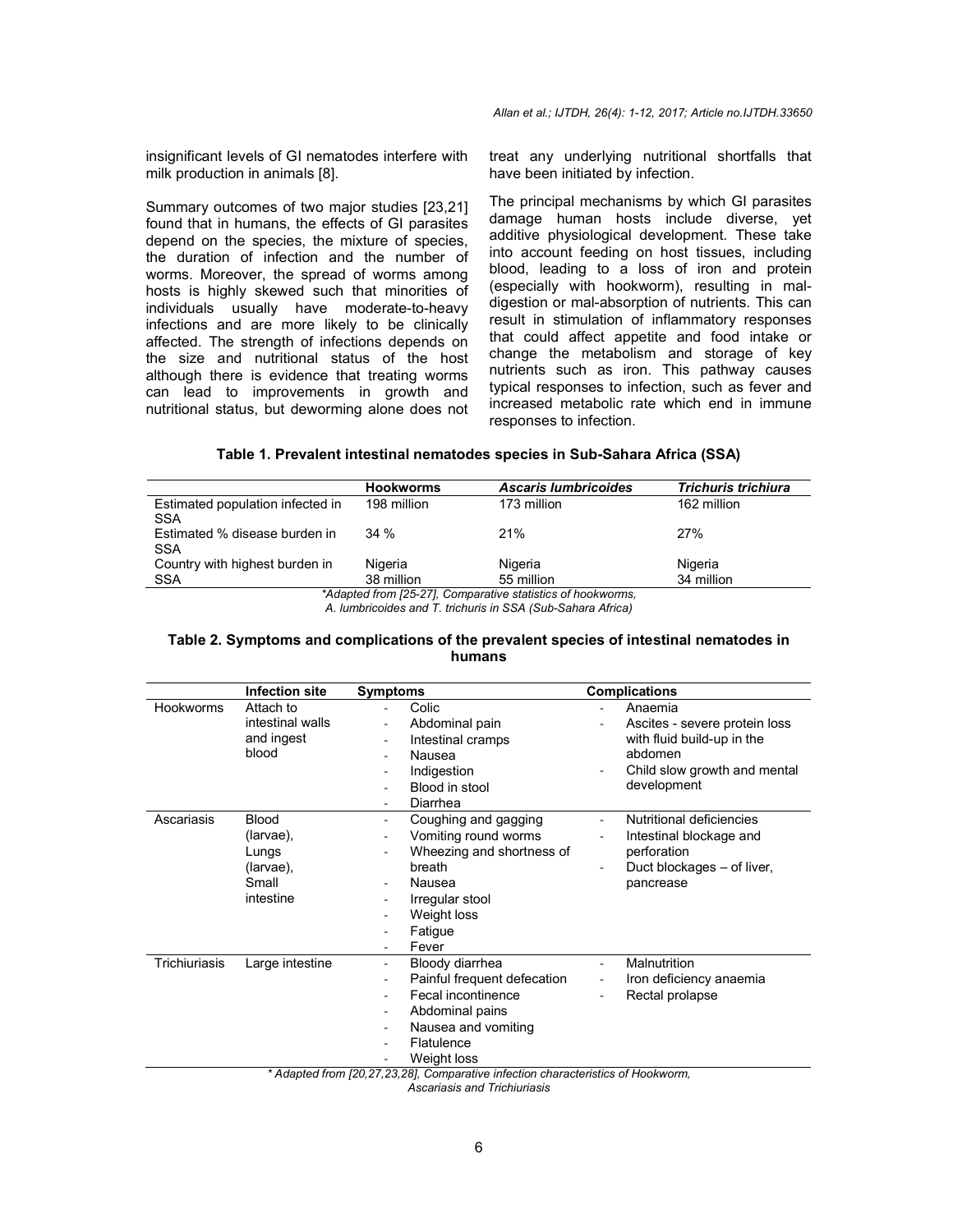Although it is possible that decreased child development operates through the mechanisms outlined above, the causal associations underlying underdeveloped physical and intellectual development are still not well established. Poly-parasitism or co-infection with either multiple gastro-intestinal nematodes and/or protozoa in the young is widespread [28]. Coinfection between the nematodes themselves or with protozoa and the impact of both on the health and nutritional status of the host is not well understood and is understudied [29]. Independently, it has been well documented that persistent infection with a particular nematode can impair physical and mental growth [26] and also affect the nutritional status and general development of children [25].

## **7. IMPORTANCE OF NEMATODES IN URBAN AREAS**

There seems to be a transformation in the epidemiology of some of these parasites related to population growth and overcrowded living conditions in urban and slum environments [30,31]. This alteration causes more understanding to permit control efforts in urban settings. Several diseases, mainly nematode infections, have in history essentially affected countryside populations. Nevertheless, in several low and middle-income countries [25] town relocation has led to the formation of urban resident settlements with high rates of infection with many different parasites particularly with both protozoa and nematodes [22]. Studies on urban ecology point out common risk aspects for poly-parasitism in these locations [26]. These comprise households lacking cemented floors, absence of health and hygiene education, deficiency of uncontaminated channeled water, ill sustained latrines and children walking shoeless. Although urbanization can stimulate access to health facilities and public works, congestion and poor hygiene will prime higher contamination rates through faster closeness of the infested to larger susceptible inhabitants. Nematodes such as hookworms, *A. lumbricoides* and *T. trichiura*are regularly known to thrive in these urban settings [32].

# **8. STRATEGIES FOR TREATMENT AND CONTROL OF INTESTINAL NEMA-TODES**

Slum settlement raises exposure of children to nematode invasion. This has caused fresh urban

#### *Allan et al.; IJTDH, 26(4): 1-12, 2017; Article no.IJTDH.33650*

parasitology epidemiology besides, an upsurge in poly-parasitism. This consequently needs new approaches for the improvement and application of community control methods. Distinctively, public-health involvements are important to lasting control in a community. The collective involvements comprise but are not restricted to delivery of clean water, communal health training, diet cleanliness practices, and upkeep of operational sanitation structures. Conversely, the application and sustainability of such involvements is demanding. Epidemiological large scale studies using morbidity questionnaires are progressively used to direct spatially undisputable and beneficial sanitation [32]. Pharmaceutical involvements such as large scale Mass Drug Administration (MDA) grounded on indigenous appeals collected from parasitological reviews is similarly applied to the infected inhabitants as management and control measure [33,34]. Countrywide school-based MDA is economical and permits better numbers of the inhabitants to be treated [35,36]. Chemotherapy for nematode infection comprises a mixture of a benzimidazol (albendazol or mebendazol) [19].

Public contribution in disease control is significant. Because of the relationship between congested living and poly-parasitism, children continue to be the target of disease control interventions since they are affected more by the effects of gastro intestinal nematodes. Children are often the reservoir, contributing to continued maintenance of transmission.

# **9. HOST IMMUNOLOGIC RESPONSES TO INTESTINAL NEMATODES AND PNEU-MONIA INFECTIONS**

The immune system reacts to the infection with *S. pneumoniae* by producing neutrophils and macrophages to engulf the bacteria which infested the interstitium and alveoli [37], the middle ear or the meninges [38]. IL-6, TNF, and IL-1 are the key element mediators released during inflammatory process. Additional infection into the bloodstream leads to overwhelming systemic reactions or septic shock, severe interruption of normal tissue construction and cell counts, and can eventually result in death [37]. Cooperation between the two components of immunity, innate and adaptive, is crucial in the generation of protection against *S. pneumoniae* (Fig. 2).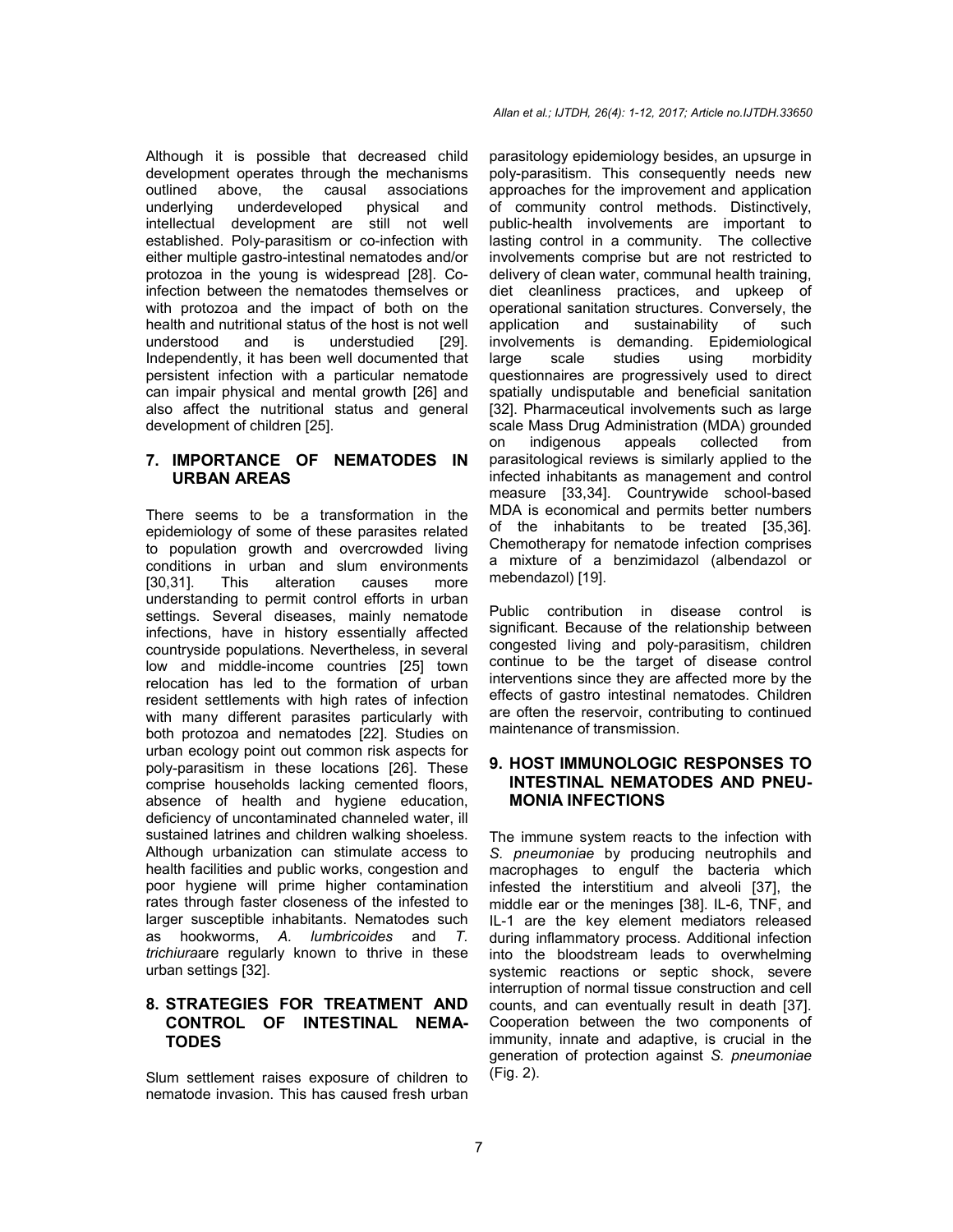*Allan et al.; IJTDH, 26(4): 1-12, 2017; Article no.IJTDH.33650*



**Fig. 2. An overview of the immune response to** *Streptococcus pneumonia*

Inborn protection is the type of the immune reaction occurring within hours of primary bacterial introduction, and is thus, non-specific. It involves cellular component, mechanical and chemical barriers, as well as physical barriers. Recognition of preserved pathogenassociated molecular patterns (PAMPs) on the pathogen by pattern recognition receptors (PRRs) found on cells such as macrophages and dendritic cells (DCs) leads in a series of signaling events, resulting in the manufacture of abundant cytokines and chemokines [37,39].

Neutrophils and macrophages are engaged and stimulated by chemical mediators to kill and phagocytose the bacteria. DCs, which have particular processing abilities, will drift from the border to secondary lymphoid organs and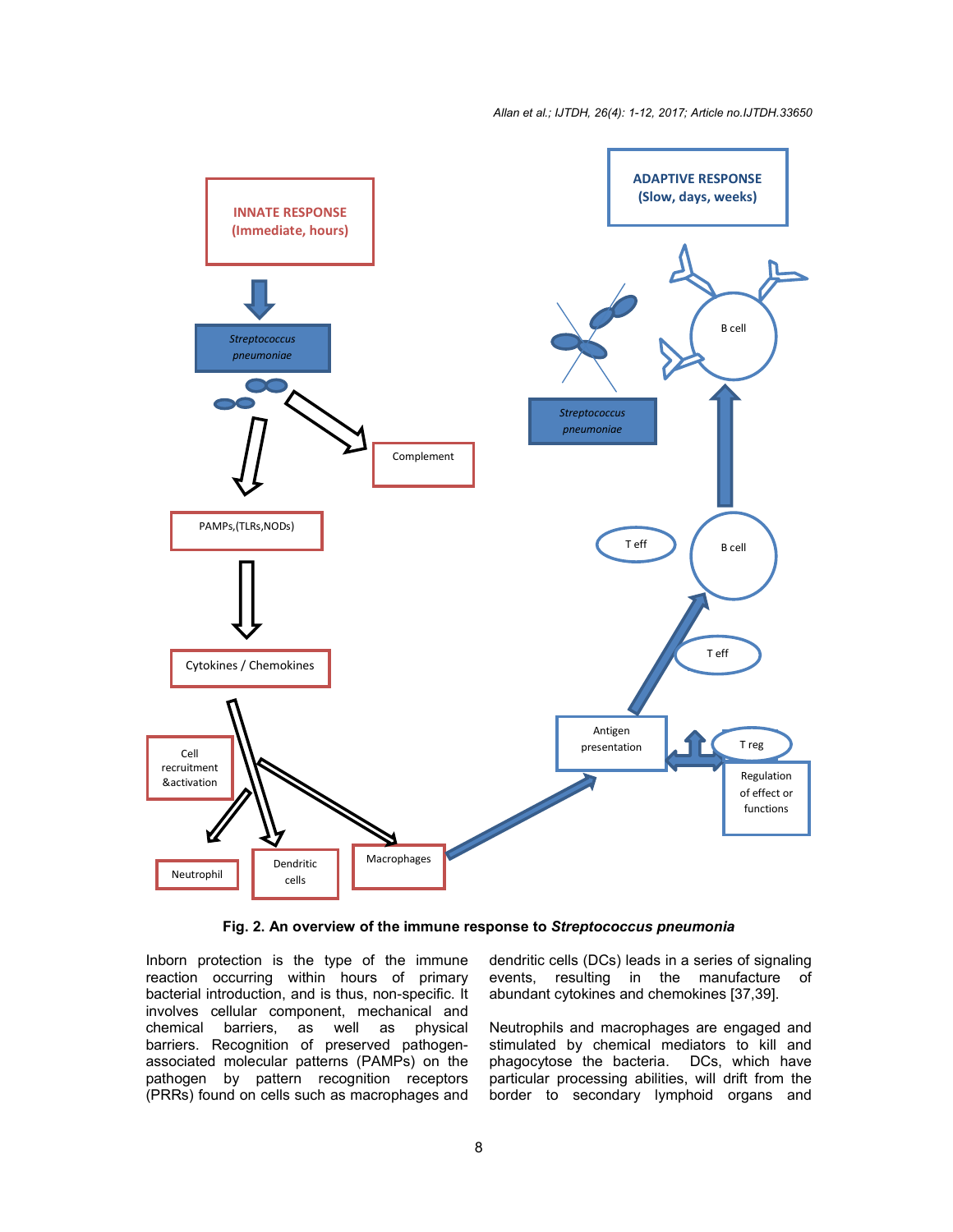mature, causing their ability to competently lead T cells for adaptive reactions. The collaboration between DCs and T cells starts the adaptive arm of the immune reaction, which happens in an antigen-specific method, and thus takes further time to advance [39].

The adaptive immune reaction begins when DCs present antigen in complex with MHC to naïve T cells. The activated T cells can then facilitate B cells to also identify the same antigen though linked recognition. This collaboration results in stimulation of B cells, and permits their multiplication and expansion into antibodyproducing plasma cells [39]. Antibodies are critical in clearing extracellular pathogens such as *S. pneumoniae*.

Activated T cells can expedite B cells into becoming antibody-secreting plasma cells. It has since been observed that adaptive immune reaction is vital to the clearance of extracellular pathogens such as *S. pneumoniae* [39,40]. Antibodies can counteract the bacterium by stopping it from binding its cellular target or opsonize it, thus encouraging its uptake by phagocytes such as macrophages [22]. The binding of antibody to the bacterial exterior can trigger complement either via the classical or alternative pathways [39]. This stimulation is essential to accomplish effective clearance of the pathogenic organism [40].

Discrete immunoglobulin (Ig) isotypes retain coinciding and distinctive effector roles on the origin of the particular Fc region expressed. Therefore, the design of Ig isotypes produced through a bacterial infection, in addition to the epitope specificity and similarity of the Ig, may affect the level of defense given by such an antibody. IgG isotypes such as IgG3, IgG2b, and IgG2a, which are connected with Th1 (gamma interferon [IFN-γ]-dominant) immune reactions, are predominantly effective at facilitating complement fixation and both complement- and Fc-mediated bacterial opsono-phagocytosis [41]. In distinction, IgG1 provoked all through Th2 (interleukin-4 [IL-4]-dominant) immune reactions may have a role in counteracting pathogenic proteins without prompting complement activation and inflammation [42].

Gastrointestinal (GI) nematodes prompts a classical immediate- type hypersensitivity reaction win which IgE antibody, mucosal mast cells, and tissue and blood eosinophils are distinctly raised. An overall need for CD4+ T cells in encounter to GI nematodes has been detected in numerous rodent models of infection [6]. Nematodes encourage the increase of CD4+ Th2 cells that produce a cytokine array that consist of IL-4, IL-5, IL-6, IL-9, IL-10, and IL-13 [43].

Cytokines in the setting of a parasitic infection, initiate an indiscriminate type 2 response. Creation of IL-4 raises production of IgE and functions as a co-factor with IL-3 and IL-9 for enlargement of intestinal mucosal mast cells [6]; nematode-induced eosinophilia is reliant on the appearance of IL-5. Infective larvae fuel IL-5 and IL-9.

## **10. COUNTER- REGULATORY IMMUNO-LOGIC RESPONSES IN COINFECTION**

Even though it has remained known that adaptive immune reactions to extracellular bacteria is mainly deliberated by antibody, a report by Malley and others, offers confirmation for an antibody-independent machinery of defense from pneumococcal infection [7]. Their results propose that CD4+ T cells are adequate to prompt immune reactions.

A differentiated cytokine response would essentially down regulate the shared Th1/Th2 cytokine array [9,44]. Thus, the cytokine position of the host might impact the course of active vaccination or protection to an infection. Initiation of a solid Th1 response would probably restrict resistance to GI nematodes that are sensitive to Th2-dependent defensive mechanisms. Worminduced division in the direction of type 2 reactions and down-regulation of Th1 protection may be important to both human and animal populations that have a tendency to obtain prolonged worm infections.

# **11. SUMMARY AND CONCLUSIONS**

The evidence is mounting that there is an association of poverty and dynamic geographical characteristics in low income and low to middle income countries which includes a shift in the infection and co-infection of nematodes and pneumococcal disease causing pathogens. This parallels increases in communicable diseases including HIV and Tuberculosis. While the perceived benefits of population sub-group immunity may be addressed by specific vaccine conjugate selected for national programs, it is important to recognize variations due to local geographic factors and serotype prevalence before vaccination. Although the PCV10 has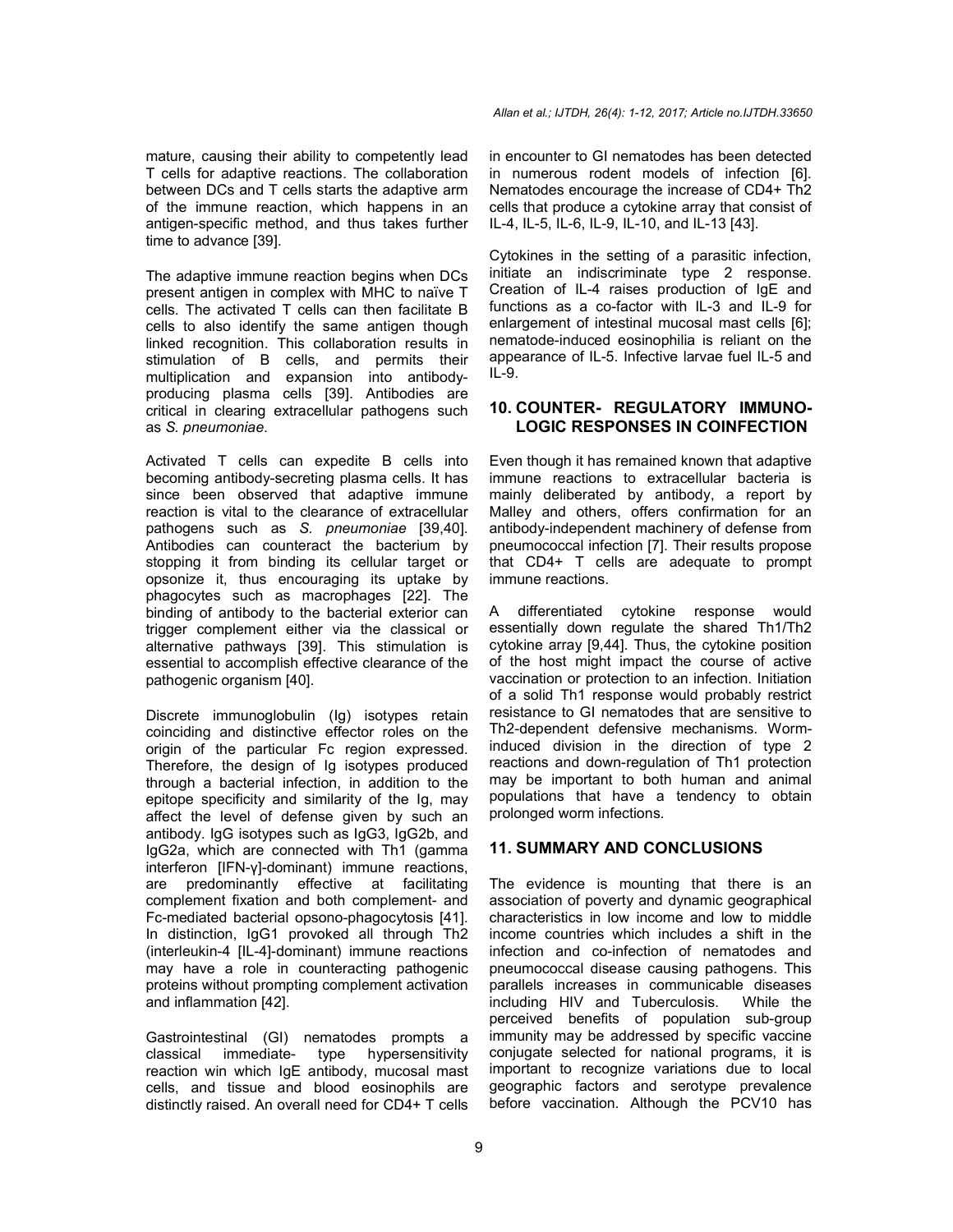been used successfully against pneumococcus in Kenyan children, there appears to be reduced efficacy by 2013 since when the vaccine was first introduced to 2011. It is therefore likely that there is an immunological factor at play: immunologically, the production of IL-12 and IFNγ resulting from exposure to bacterial pathogens is responsible for Th1-derived protective responses that also can inhibit development of Th2-cells expressing IL-4-dependent immunity to extracellular intestinal nematodes and vice versa.

Nematodes, which are more prevalent in children than any other age-group, are known to be immunosuppressive, and as a result, they could be playing a part in reducing efficacy of the vaccine in the children harbouring the infection. Interpretation of immunological profiles in children with evidence of nematode infection and vaccinated with PCV10 compared with those vaccinated, but, without the infection could reveal whether or not nematode infection could be posing any challenge on the vaccine efficacy. This ideally would include evaluation of the immunological profile together with helminth infection status. Inclusion of such data in designing key interventions and treatment protocols for children would have significant and beneficial impact on public health particularly in migratory populations characteristic of urban slums in Sub Saharan Africa.

The authors declare that there is no conflict of interests regarding the publication of this paper.

# **CONSENT**

It is not applicable.

# **ETHICAL APPROVAL**

A research proposal titled "*Assessment of Impact of Paediatric Intestinal Nematodes Infestation on Immunological Responses to Pneumococcal Conjugate Vaccine*", was developed from this review paper concept. Ethical approval was obtained from GLUK (Great Lakes University of Kisumu) Research Ethics Committee (GREC) Ref: No. GREC/204/14/2015.

# **COMPETING INTERESTS**

Authors have declared that no competing interests exist.

# **REFERENCES**

- 1. Ndiritu M, Karani A, Nyiro J, et al. Program and abstracts of the Sixth International Symposium on Pneumococci and Pneumococcal Diseases. Rejkyavik, Iceland: ISPPD; 2008. [abstract P1-059]; 127.
- 2. World Health Organization. Pneumococcal conjugate vaccine for childhood immunization—WHO position paper. Wkly Epidemiol Rec. 2007;82:93-104.].
- 3. GAVI Alliance. Kenya marks global roll out of pneumococcal vaccine; 2011.
- 4. Cobey S, Lipsitch. Pathogen co-existence through hidden regimes of apparent competition. American Naturalist. 2013; 181(1):12-24.
- 5. Ngonyo TW, Kihara JN, Wanzala P, et al. Prevalence and intensity of intestinal parasites in school-aged children in Thika District Hospital, Kenya, African Journal of Health sciences. 2012;21(3-4).
- 6. Finkelman FD, Shea-Donohue T, Goldhill J, et al. Cytokine regulation of host defense against parasitic gastrointestinal nematodes. Ann. Rev. Immunol. 1997;15: 505-533.
- 7. Malley R, Trzcinski K, Srivastava A, et al. CD4+ T cells mediate antibodyindependent acquired immunity to pneumococcal colonization. Proc. Natl. Acad. Sci. 2005;102:4848-4853.
- 8. Charlier J, Hoglund J, von Samson-Himmelstjerna G, et al. Gastrointestinal nematode infections in adult dairy cattle: impact on production, diagnosis and control. Vet. Parasitol. 2009;164(1):70–79.
- 9. Acton JK, Shirai M, Kullberg, et al. Helminth infection results in decreased virus-specific CD8+ cytotoxic T cell and Th1 cytokine responses as well as delayed viral clearance. Proc. Natl. Acad. Sci. 1993;90:948-952.
- 10. O'Brien KL, Wolfson LJ, Watt JP, et al.<br>Burden of disease caused by disease caused by *Streptococcus pneumoniae* in children younger than 5 years: Global estimates. Lancet. 2009;374:893-902.
- 11. World Health Organisation. Programmes and projects: Immunization surveillance, assessment and monitoring. Estimated Hib and pneumococcal deaths for children under 5 years of age; 2008.
- 12. Zangwill KM, Vadheim CM, Vannier AM, et al. Epidemiology of invasive pneumococcal disease in southern California: Implications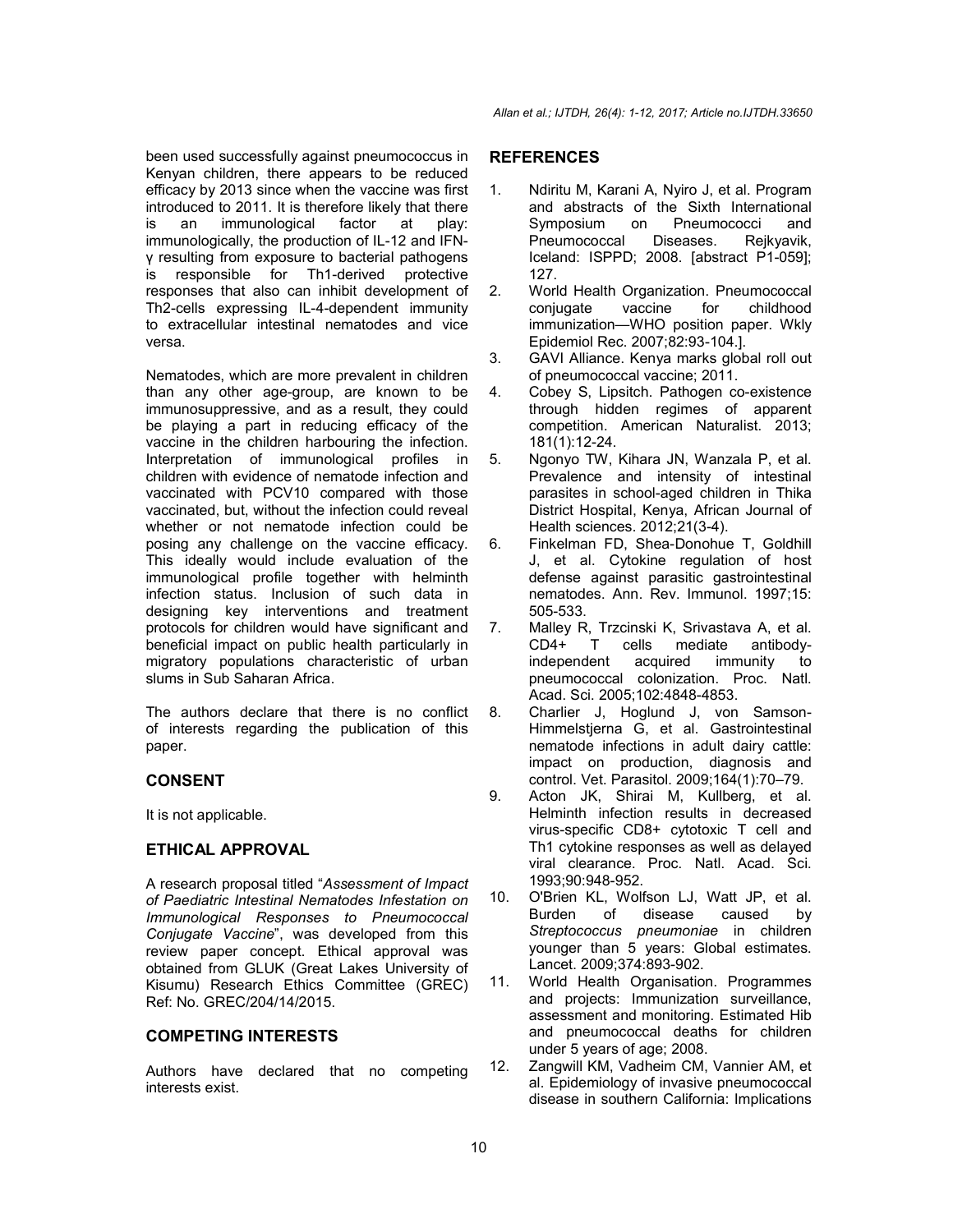for the design and conduct of a pneumococcal conjugate vaccine efficacy trial. J Infect Dis. 1996;174:752-9.

- 13. O'Dempsey TJ, McArdle TF, Lloyd-Evans N, et al. Pneumococcal disease among children in a rural area of west Africa. Pediatr Infect Dis J. 1996;15:431-7.
- 14. Black R, Cousens S, Johnson H, et al. Global, regional, and national causes of child mortality in 2008: A systematic analysis. Lancet 2010;375:1969–1987.
- 15. Mulholland EK, Ogunlesi OO, Adegbola RA, et al. Etiology of serious infections in young Gambian infants. Pediatr Infect Dis J. 1999;18(suppl 10):S35-41.
- 16. Global Immunization Vision and Strategy (GIVS), Getting the Balance Right: Introduction of Pneumonia Conjugate Vaccine (PCV 10), Kenya, May 18, 2011.
- 17. Ray GT, Pelton SI, Klugman KP, et al. Cost-effectiveness of pneumococcal conjugate vaccine: An update after 7 years of use in the United States. Vaccine. 2009;27:6483-6494.
- 18. Feikin DR, Kagucia EW, Loo JD, et al. Serotype-specific changes in invasive pneumococcal disease after pneumococcal conjugate vaccine introduction: A pooled analysis of multiple surveillance sites. PLoS Med. 2013;10:e1001517.
- 19. Smits HL. Prospects for the control of neglected tropical diseases by mass drug administration. Expert Rev. Anti Infect. Ther. 2009;7(1):37–56.
- 20. Hotez PJ, Kamath A. Neglected tropical diseases in sub-saharan Africa: review of their prevalence, distribution, and disease burden. PLoS Negl. Trop. Dis. 2009;3(8):e412.
- 21. Taylor-Robinson DC, Jones AP, Garner P. Deworming drugs for treating soiltransmitted intestinal worms in children: Effects on growth and school performance.<br>Cochrane Database Syst. Rev. Cochrane Database Syst. Rev. 2008;4CD000371.
- 22. Brooker S, Clements AC, Bundy DA. Global epidemiology, ecology and control of soil-transmitted helminth infections. Adv. Parasitol. 2006;62:221–261.
- 23. Hall A, Hewitt G, Tuffrey V, de Silva N. A review and meta-analysis of the impact of intestinal worms on child growth and nutrition. Matern. Child Nutr. 2009;4(Suppl. 1):118–236.
- 24. Olsen A, van Lieshout L, Marti H, et al. Strongyloidiasis-the most neglected of the

neglected tropical diseases? Trans. R. Soc. Trop. Med. Hyg. 2009;103(10):967–972.

- 25. Appleton CC, Mosala TI, Levin J, et al. Geohelminth infection and re-infection after chemotherapy among slum-dwelling children in Durban, South Africa. Ann. Trop. Med. Parasitol. 2009;103(3):249– 261.
- 26. Jardim-Botelho A, Brooker S, Geiger SM, et al. Age patterns in under nutrition and helminth infection in a rural area of Brazil: associations with ascariasis and hookworm. Trop. Med. Int. Health. 2008;13(4):458–467.
- 27. Mumtaz S, Siddiqui H, Ashfaq T. Frequency and risk factors for intestinal parasitic infection in children under five years age at a tertiary care hospital in Karachi. J. Pak. Med. Assoc. 2009;59(4): 216–219.
- 28. Sadaga G.A and Kassem H.H. Prevalence of intestinal parasites among primary schoolchildren in Derna District, Libya. J Egypt Soc Parasitol. 2007;37:205–214.
- 29. Brito LL, Barreto ML, Silva Rde C, et al. Moderate- and low-intensity co-infections by intestinal helminths and Schistosoma mansoni, dietary iron intake, and anemia in Brazilian children. Am. J. Trop. Med. Hyg. 2006;75(5):939–944.
- 30. Korkes F, Kumagai FU, Belfort RN, et al. Relationship between intestinal parasitic infection in children and soil contamination in an urban slum. J. Trop. Pediatr. 2009;55(1):42–45.
- 31. Tatem A.J, Noor AM, von Hagen C, et al. High resolution population maps for low income nations: Combining land cover and census in East Africa. PLoS One. 2007;2(12):e1298.
- 32. Angeles G, Lance P, Barden-O'Fallon J, et al. The 2005 census and mapping of slums in Bangladesh: Design, select results and application. Int. J. Health Geogr. 2009;8:32.
- 33. Hotez PJ. Mass drug administration and integrated control for the world's highprevalence neglected tropical diseases. Clin. Pharmacol. Ther. 2009;85(6):659– 664.
- 34. Stensgaard AS, Saarnak CF, Utzinger J, et al. Virtual globes and geospatial health: The potential of new tools in the management and control of vector-<br>borne diseases. Geospat. Health. diseases. 2009;3(2):127.